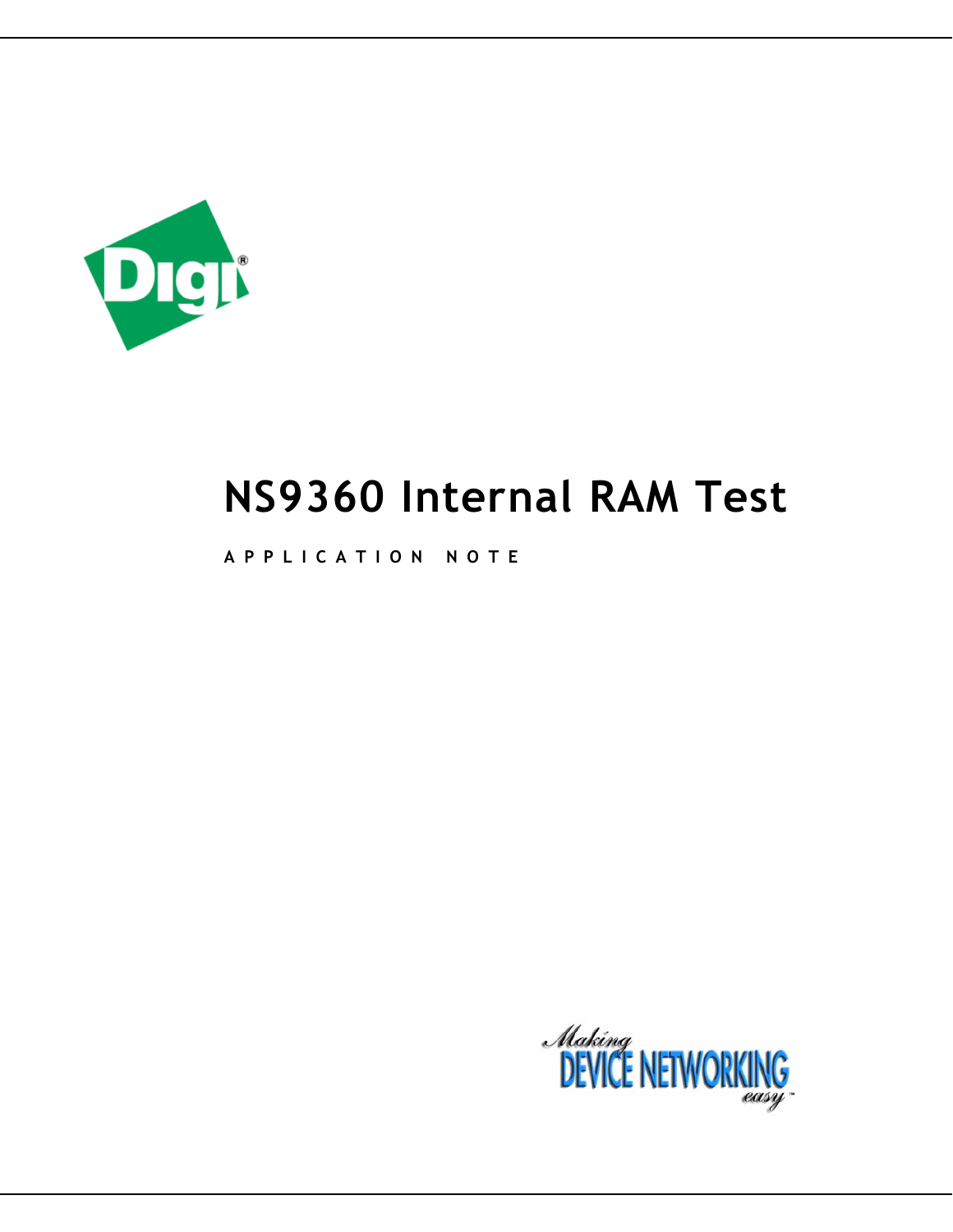# **Contents**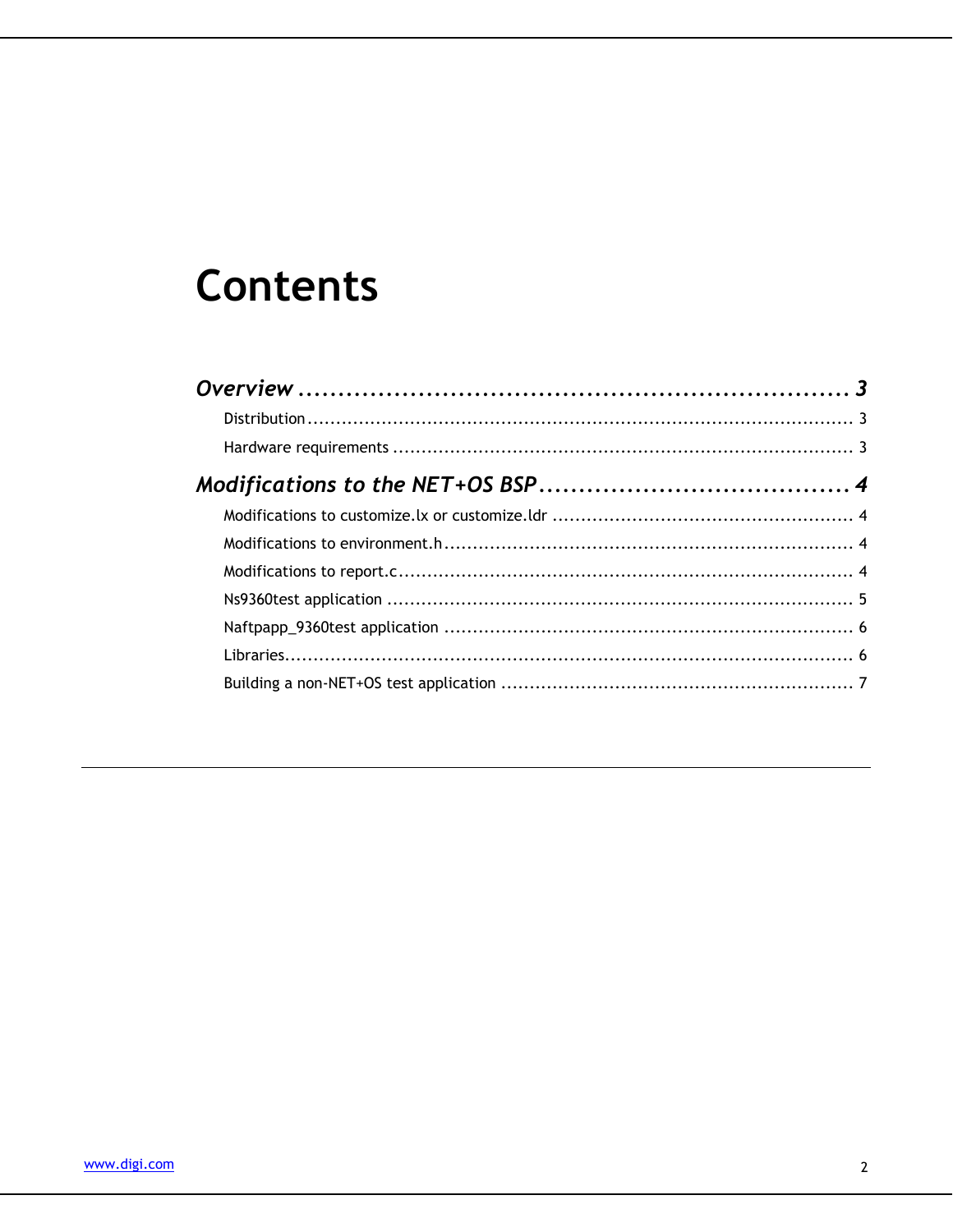# **NS9360 Internal RAM Test**

*This application note describes how to use the RAM test software.* 

# **Overview**

The NS9360 processor has several internal RAMs. Because of an issue in the silicon manufacturing, some of the processors have shipped with faulty internal RAM.

The processors have a Built-In Self Test (BIST) that tests the internal RAMs; the BIST is run at the factory, and defective parts are discarded. Some early versions of the NS9360, however, had faulty test logic, which caused all the parts to pass the BIST  $$ even those with bad RAM. Some parts were shipped before Digi became aware of this problem and have already been built into customer hardware. Digi has developed software to test the internal RAMs and uses it to test all the affected NS9360 parts

This application note describes how to integrate the test software into customer code. If you are using NET+OS, use the example applications and step-by-step instructions for customizing the test software. If you are not using NET+OS, you can follow a general procedure for integrating the test code into your application.

## **Distribution**

The test code is supplied in a zip file with three directories:

| <b>Directory</b>           | <b>Contents</b>                                                                                                                                                      |
|----------------------------|----------------------------------------------------------------------------------------------------------------------------------------------------------------------|
| ns9360test                 | The test code                                                                                                                                                        |
| examples/ns9360test        | A simple example program that runs the tests. After the<br>tests complete, the program continuously blinks the LEDs in<br>a pattern that indicates the test results. |
| examples/naftpapp 9360test | An example program that runs the tests and then executes<br>the NET+OS naftpapp example application if all tests pass                                                |

#### **Hardware requirements**

The LCD FIFO test requires a 3.6864MHz clock input on GPIO pin 15. You must configure the software to skip this test if the clock is not available. You do not need to test the LCD FIFO if your application does not use the LCD controller.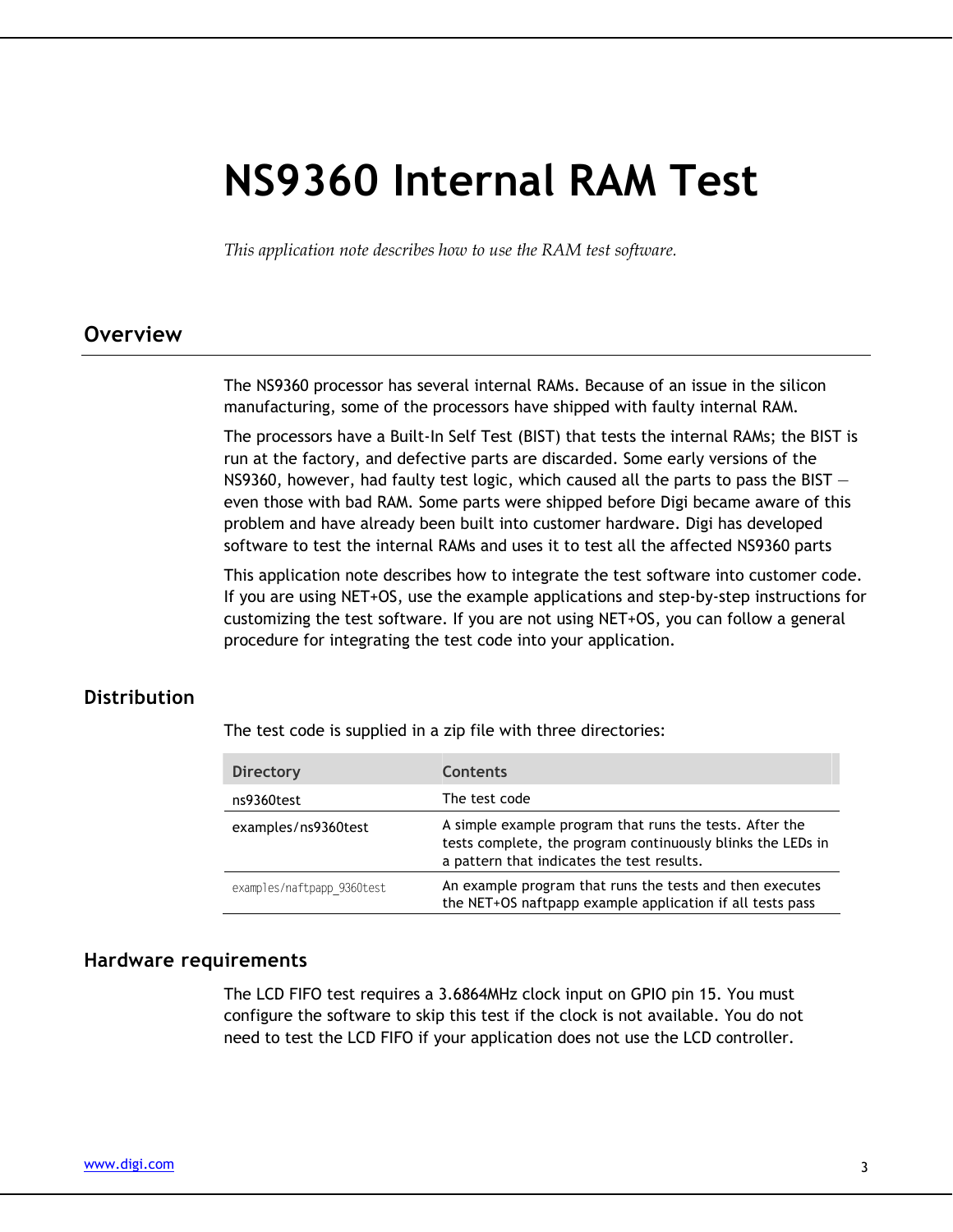# **Modifications to the NET+OS BSP**

#### **Modifications to customize.lx or customize.ldr**

The test code uses the upper 3 MB RAM, which you must reserve.

To reserve the upper 3 MB RAM:

- 1. In your platform directory, edit customize.lx (Green Hills) or customize.ldr (GNU Tools) by changing the value of RAM SIZE to 3 MB less than the amount of RAM on your platform. (For example, if your hardware platform has 16 MB RAM, set RAM SIZE to 13 MB.)
- 2. Rebuild the BSP.

Use this version of the BSP when you build an application with the NS9360 internal RAM tests. Use the standard value for RAM\_SIZE when you build applications that do not include the NS9360 internal RAM tests.

*Make sure that nothing uses the upper 3 MB RAM until after the test code complete*s.

### **Modifications to environment.h**

To set up the configuration parameter values, edit environment.h as shown here:

| Set this constant                      | To                                                                                                                                   |
|----------------------------------------|--------------------------------------------------------------------------------------------------------------------------------------|
| ENV RAM SIZE                           | The amount of RAM on your hardware platform.<br>For example, if your platform has 16 MB RAM, set<br>ENV RAM SIZE to 16*ENV MEGABYTE. |
| ENV CONTINUE TO APPLICATION IF SUCCESS | 1 if you want the application to continue running if all<br>tests complete                                                           |
|                                        | 0 if you want the application to blink the LEDs forever<br>when the tests complete                                                   |
| ENV TEST LCD FIFO                      | 1 if you want to test the LCD FIFO: 1. (Requires the<br>additional hardware described above.)                                        |
|                                        | 0 if your hardware does not support this test                                                                                        |

#### **Modifications to report.c**

The report.c file contains the code that reports the test results. The reportFailure function is called if any test fails, and the reportAllTestsPassed function is called if all tests pass. The reportFailure function is passed a module code and a subcode that indicate the test that failed. The default implementation blinks LEDs on the board in different patterns to indicate these codes:

| -lf                            | The module code             | And the subcode             |
|--------------------------------|-----------------------------|-----------------------------|
| Two or more LEDs are available | Is blinked on LED 1         | Is blinked on LED 2         |
| Only one LED is available      | Is blinked with slow blinks | Is blinked with fast blinks |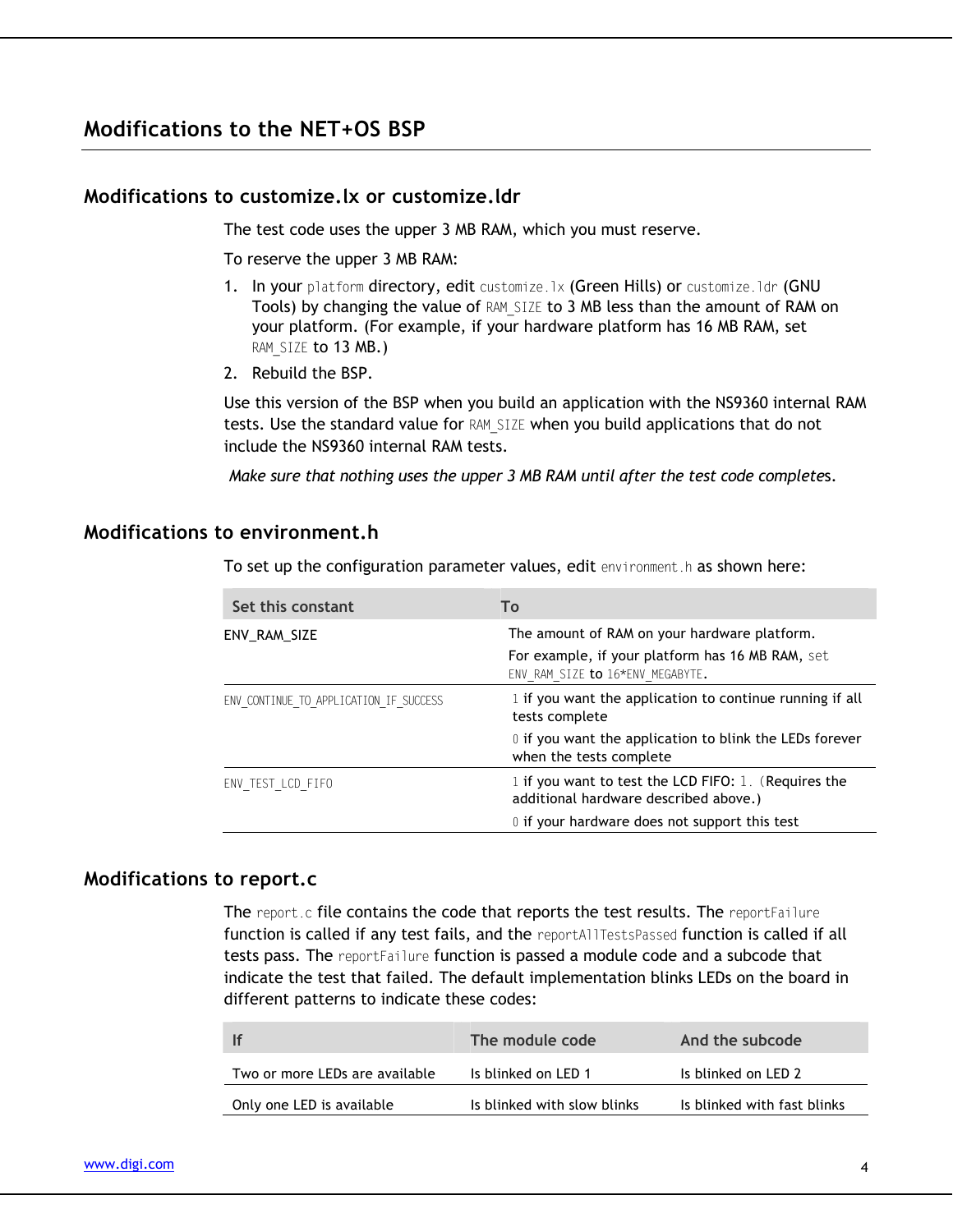If your hardware does not have LEDs, you must modify report.c to report the test results in a different way.

These codes are defined:

| Subcode        | <b>Error condition</b>                                                                                                                                                                       |
|----------------|----------------------------------------------------------------------------------------------------------------------------------------------------------------------------------------------|
| 1              | Failure in USB FIFO                                                                                                                                                                          |
| $\overline{2}$ | Failure in BBUS DMA context RAM                                                                                                                                                              |
| 3              | Failure in BBUS cache RAM                                                                                                                                                                    |
| 1              | Failure in high vector RAM                                                                                                                                                                   |
| $\overline{2}$ | Unexpected exception occurred during the test. One possible cause is<br>executing the LCD FIFO test without a clock input on GPIO pin 15.<br>Otherwise, the problem is probably with ICache. |
| 3              | Failure in MMU lookaside RAM                                                                                                                                                                 |
| 1              | Failure in Ethernet transmitter buffer descriptor RAM                                                                                                                                        |
| $\overline{2}$ | Failure in Ethernet receive FIFO                                                                                                                                                             |
| 3              | Failure in Ethernet data FIFO                                                                                                                                                                |
| 1              | Failure in ICache valid bit RAM                                                                                                                                                              |
| 2              | Failure in ICache data RAM                                                                                                                                                                   |
| 3              | Failure in ICache tag RAM                                                                                                                                                                    |
| 1              | Failure in DCache valid bit RAM                                                                                                                                                              |
| 2              | Failure in DCache data RAM                                                                                                                                                                   |
| 3              | Failure in DCache tag RAM                                                                                                                                                                    |
| 4              | Failure in DCache dirty bit RAM                                                                                                                                                              |
| 1              | Failure in LCD FIFO                                                                                                                                                                          |
| 2              | Failure in LCD Palette RAM                                                                                                                                                                   |
|                |                                                                                                                                                                                              |

The default implementation blinks both LEDs in unison if all test pass.

Some of the tests use the serial ports in loop back mode. These tests may fail if a device is connected to any of the serial ports while the test is running.

## **Ns9360test application**

The code in src/examples/ns9360test shows how to make a simple NET+OS application that brings up the hardware and runs the internal RAM tests.

To build ns9360test:

- 1. In your platform directory, edit customize.lx (Green Hills) or customize.ldr (GNU Tools) as described in "Modifications to the NET+OS BSP".
- 2 Rebuild the BSP.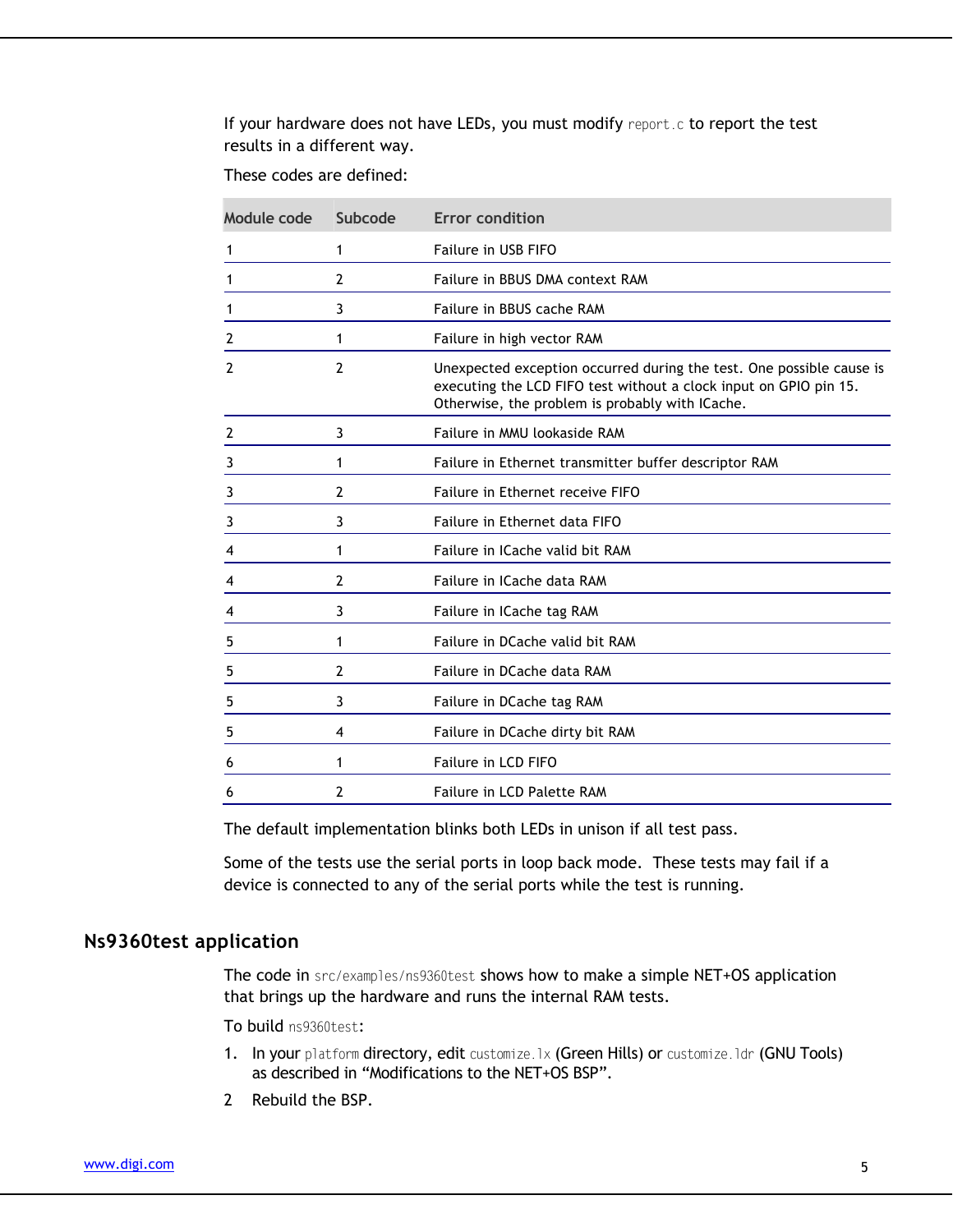- 3. To set the RAM size and control whether the LCD FFO test is executed, edit the environment.h file for ns9360test as described in "Modifications to environment.h."
- 4. Build the application as you normally do.

## **Naftpapp\_9360test application**

The code in src/examples/naftpapp\_9360test shows how to integrate the test code into a standard NET+OS application. In this case, the test code has been integrated into the naftpapp application. The result is an application that tests the NS9360 chip, and if it passes, loads an FTP server that can be used to reprogram flash on the board.

To build naftpapp 9360test:

- 1 In your platform directory, edit customize.lx (Green Hills) or customize.ldr (GNU Tools) as described in "Modifications to the NET+OS BSP."
- 2 Rebuild the BSP.
- 3 To set the RAM size and control whether the LCD FIFO test is executed, edit the environment.h file for naftpapp\_9360test as described in "Modifications to environment.h."
- 4 Build the application as you normally do.

To use this application as an example of how to include the tests in another application, use this procedure:

- 1. Copy the main.c file from src\bsp\common in your NET+OS distribution directory to your application directory. Edit the copy in your application directory, and rename the main function realMain().
- 2. Copy the report.c and environment.h files from naftpapp 9360test to your application directory.
- 3. In your platform directory, edit customize.lx (Green Hills) or customize.ldr (GNU Tools) as described in "Modifications to the NET+OS BSP."
- 4. Rebuild the BSP.

To set the RAM size and control whether the LCD FIFO test is executed, edit the environment.h file for this application as described in "Modifications to the NET+OS BSP."

- 5. Using the Makefile or build file in naftpapp 9360test as an example, edit the Makefile (GNU Tools) or build file (Green Hills) for your application so that the files in src/ns9360 are included in the build. Make sure source and include paths are set up to src/ns9360test.
- 6. Build your application as you normally do.

## **Libraries**

*Do not create a separate library for the files in src/ns9360test*.

Some of the objects generated from these files override objects in the BSP library. To ensure the linker uses the objects from src/ns9360test instead of the ones in the BSP